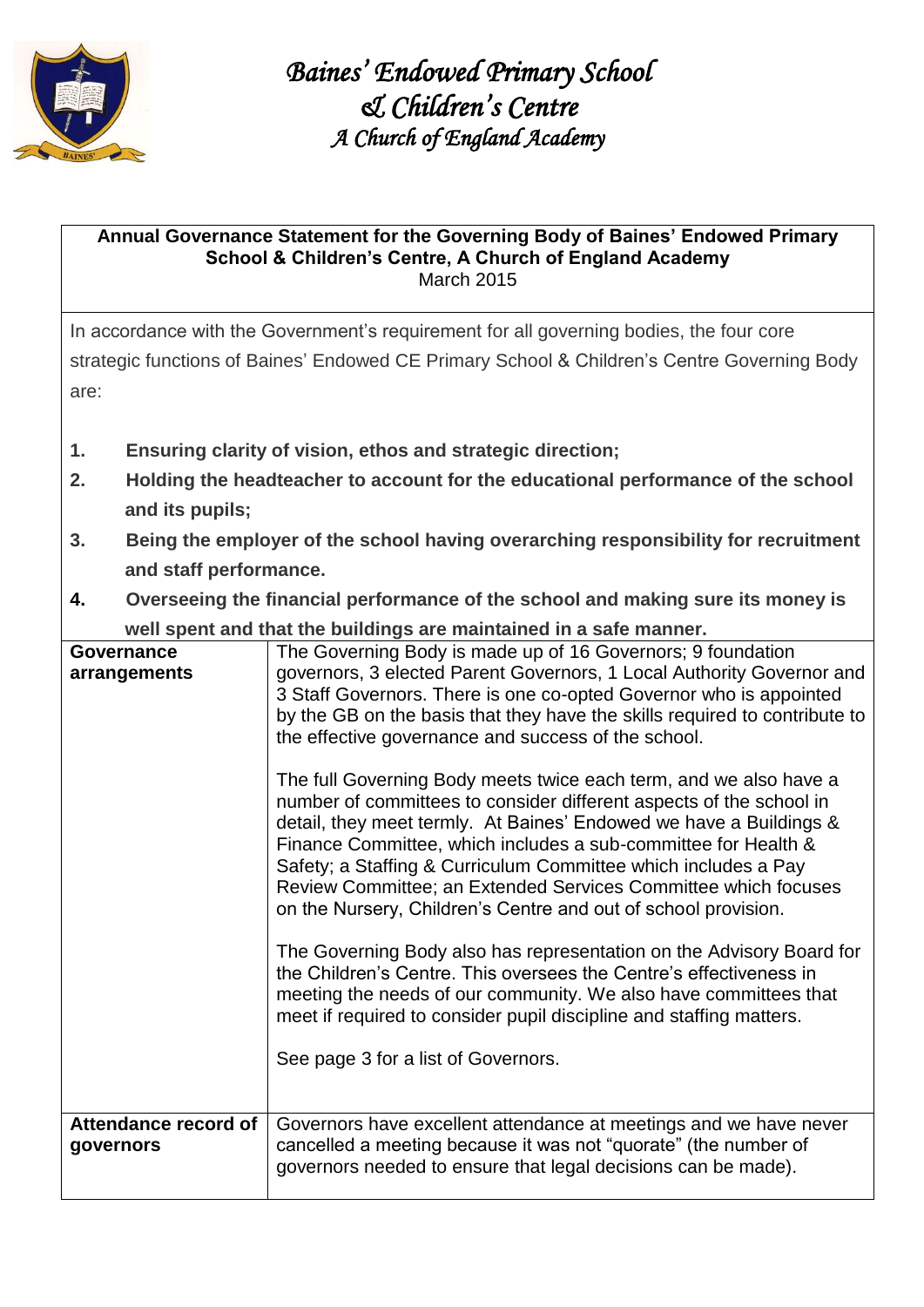

## **The work that we have done on our committees and in the governing body**

The Governing Body has had a particularly busy year, as always focusing on school development and improvement. Following the Ofsted inspection in October 2014 significant work was done to support the school and ensure that the focus remained on the areas for development. Governors also discuss key data giving the results of pupil achievement and progress, so that we can be sure that the school is on track to fulfil its ambitious targets for all pupils. We are also concerned about our "vulnerable groups" of children and focus on how the Pupil Premium Grant is being spent by the school and what impact this has on their outcomes.

There have been additional meetings to discuss the conversion of the school to an academy. Governors are also particularly concerned about safeguarding and we have a Nominated Governor for Safeguarding, Ms Brown, who gives a termly report to the governors about any safeguarding matters.

The **Staffing & Curriculum Committee** has spent time considering the introduction of a new curriculum which was introduced in September 2014. We have ensured correct balances of staffing levels are maintained along with relevant profession development taking place.

The **Buildings & Finance Committee** looks at the maintenance and potential development of the school premises, and makes decisions about how the school should use the budget. This year, approval of the front of school extension has been a focus; this will provide much needed space for our expanding school along with a new media suite to enable pupils to further develop their IT skills. Mr Whitworth leads our **Health and Safety Committee** who carry out termly checks of the premises with the School Business Manager and Site Manager. Early in the summer term, the Finance Committee approved the 2014/15 budget plan for the school: we are pleased to report that the school is in a healthy position financially.

The **Extended Services Committee** oversees the strategic planning for the Children's Centre, Nursery and out of school facilities ensuring that the provision meets the needs of our stakeholders. This year focus has been on reaching out and supporting the local community including activities such as providing Christmas Hampers for those in need. One of the roles for the governors is reviewing and agreeing school policies, these are made available on the school website. We also discussed and approved the schools pupil admission number for 2016 along with the school's holiday pattern. The Governing Body recognises the need to consider the impact this has on parents, particularly those with children attending other local schools to ensure it does not increase the need for our pupils to take time out of school during the term.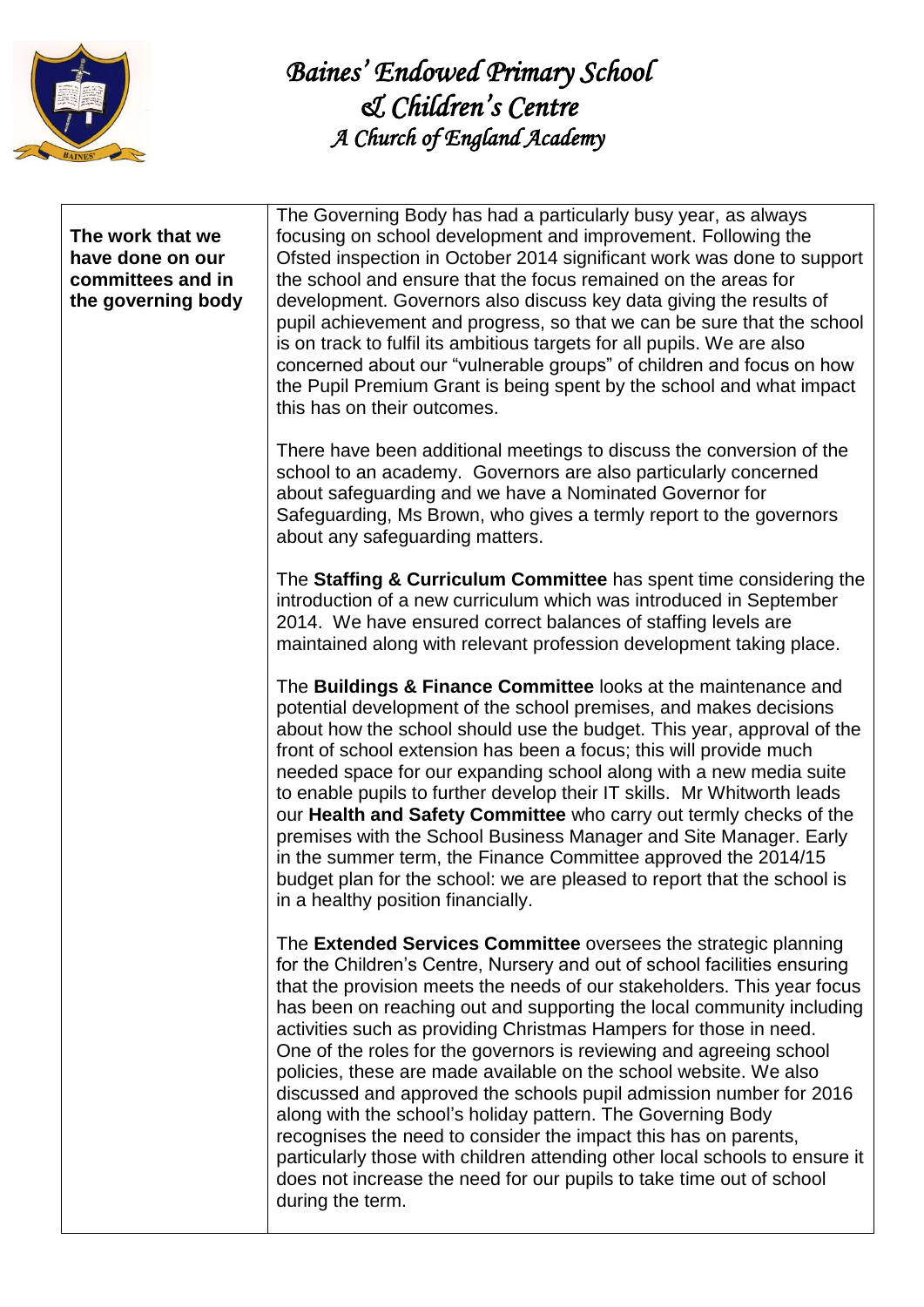

|                                           | Minutes of Governing Body and Committee meetings are public<br>documents, if you would like to see any of the minutes of our meetings<br>please contact the Headteacher, Miss Snape.                                                                                                                                                                     |  |  |
|-------------------------------------------|----------------------------------------------------------------------------------------------------------------------------------------------------------------------------------------------------------------------------------------------------------------------------------------------------------------------------------------------------------|--|--|
| <b>Future plans for the</b><br>governors  | The main focus for the Governing Body will be to support the school's<br>ongoing journey to having a "Good" Ofsted grading and eventually an<br>"Outstanding" one.                                                                                                                                                                                       |  |  |
|                                           | On the 1 <sup>st</sup> March 2015 the school converted to become an academy<br>joining Cidari Education Ltd, the Blackburn Diocese Multi Academy<br>Trust. We will work alongside the Trust to develop the school further.                                                                                                                               |  |  |
|                                           | We will also monitor the embedding of the new curriculum and look at<br>the changes to assessment. Governors with responsibility for<br>curriculum areas will continue to visit the school regularly and report<br>back to committees on the progress made.                                                                                              |  |  |
|                                           | Plans to develop the school field into an outdoor learning area are also<br>underway.                                                                                                                                                                                                                                                                    |  |  |
| How you can contact<br>the governing body | We always welcome suggestions, feedback and ideas from parents -<br>please contact the School Business Manager, Mrs Cooke, via the<br>school office. You can see the full list of governors; their attendance at<br>meetings; minutes of governing body meetings and more information<br>about what we do, on the Governors' page of the school website. |  |  |